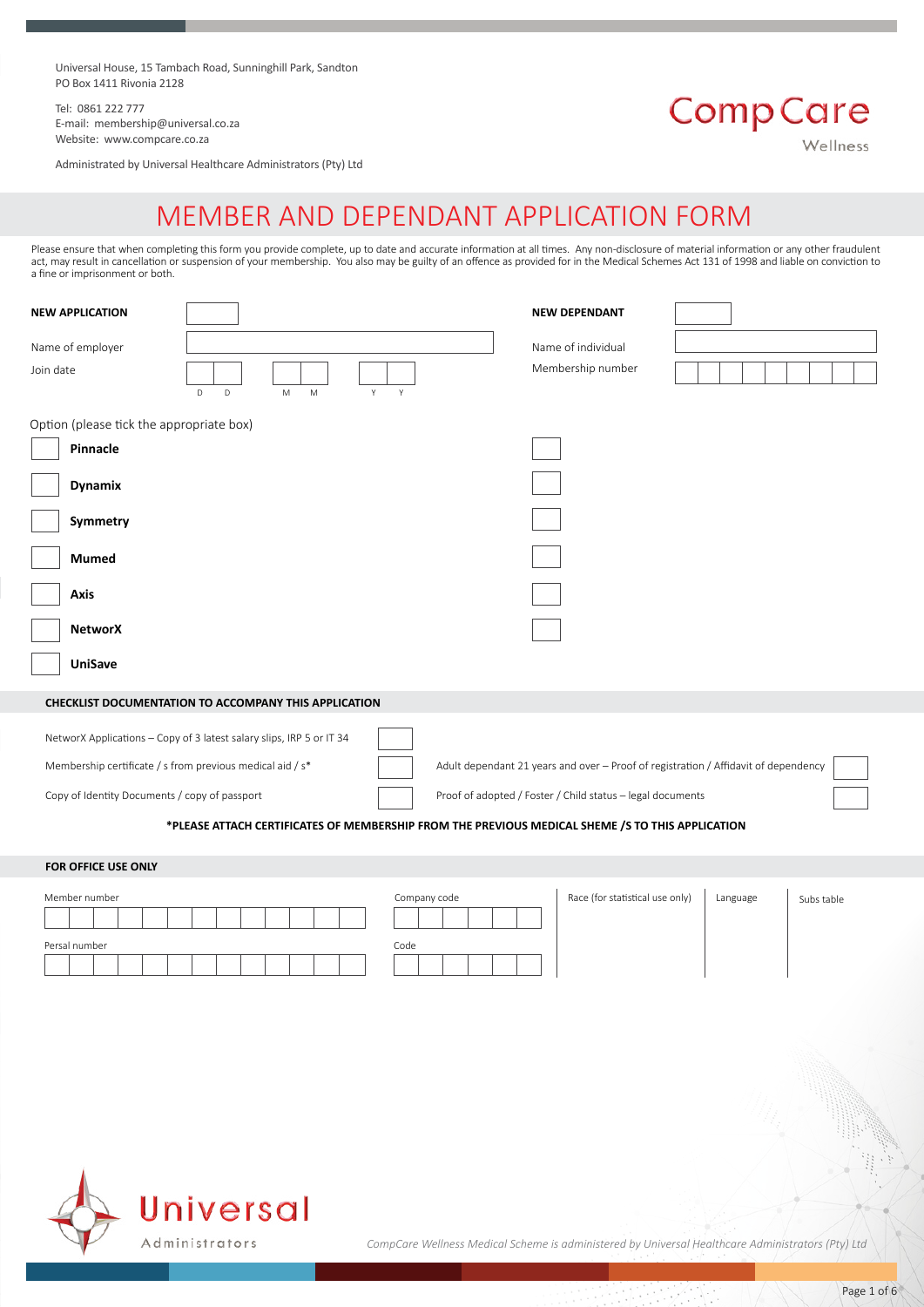**SECTION 1 - EMPLOYER DETAILS**

| Name of employer              |  |             |       |             |
|-------------------------------|--|-------------|-------|-------------|
| Contact person                |  |             |       |             |
| Postal address                |  |             |       | Postal code |
| Email address                 |  |             |       |             |
| Telephone details Tel: Code ( |  | Fax: Code ( | Cell: |             |

# **SECTION 2 - PRINCIPAL MEMBER DETAILS**

| Surname        |                                                                                                            |  |            |  |           |                        |  |                |  |  |                    |                    |             |            |            |           |           |                      |                |           |   |          |
|----------------|------------------------------------------------------------------------------------------------------------|--|------------|--|-----------|------------------------|--|----------------|--|--|--------------------|--------------------|-------------|------------|------------|-----------|-----------|----------------------|----------------|-----------|---|----------|
| First name / s |                                                                                                            |  |            |  |           |                        |  |                |  |  |                    |                    |             |            |            |           |           |                      |                |           |   |          |
| Title          |                                                                                                            |  |            |  |           |                        |  | Marital status |  |  |                    |                    | Nationality |            |            |           |           |                      | Present age    |           |   |          |
| Date of birth  |                                                                                                            |  |            |  |           |                        |  |                |  |  | ID/Passport number |                    |             |            |            |           |           |                      |                |           |   |          |
| Tax number     |                                                                                                            |  |            |  |           |                        |  |                |  |  |                    |                    |             | Race       |            | African   |           | Coloured             | Indian / Asian |           |   | White    |
|                | Postal address                                                                                             |  |            |  |           |                        |  |                |  |  |                    |                    |             |            |            |           |           |                      | Postal code    |           |   |          |
|                | Physical address                                                                                           |  |            |  |           |                        |  |                |  |  |                    |                    |             |            |            |           |           |                      |                |           |   |          |
|                |                                                                                                            |  |            |  |           |                        |  |                |  |  |                    |                    |             |            |            |           |           |                      |                |           |   |          |
| Email address  |                                                                                                            |  |            |  |           |                        |  |                |  |  |                    |                    |             |            |            |           |           |                      |                |           |   |          |
|                | Telephone details                                                                                          |  | (B) Code ( |  |           |                        |  |                |  |  |                    |                    |             |            | (H) Code ( |           | $\lambda$ |                      |                |           |   |          |
|                | Facsimile details                                                                                          |  | (B) Code ( |  | $\lambda$ |                        |  |                |  |  |                    |                    |             |            |            |           | Cell      |                      |                |           |   |          |
| Occupation     |                                                                                                            |  |            |  |           |                        |  |                |  |  |                    |                    |             |            |            |           |           | Date employed        |                |           |   |          |
|                | Gross monthly earnings (all income including salary, commission, fringe benefits, interest, dividends etc) |  |            |  |           |                        |  |                |  |  |                    |                    |             |            |            | ${\sf R}$ |           |                      |                |           |   |          |
|                |                                                                                                            |  |            |  |           |                        |  |                |  |  |                    |                    |             |            |            |           |           |                      |                |           |   |          |
|                | GP Telephone No.:<br>GP Practitioner No.:<br>Name of GP:                                                   |  |            |  |           |                        |  |                |  |  |                    |                    |             |            |            |           |           |                      |                |           |   |          |
|                | <b>SECTION 3 - SPOUSE / PARTNER DETAILS</b>                                                                |  |            |  |           |                        |  |                |  |  |                    |                    |             |            |            |           |           |                      |                |           |   |          |
| Surname        |                                                                                                            |  |            |  |           |                        |  |                |  |  |                    |                    |             |            |            |           |           |                      |                |           |   |          |
|                |                                                                                                            |  |            |  |           |                        |  |                |  |  |                    |                    |             |            |            |           |           |                      |                |           |   |          |
| First name / s |                                                                                                            |  |            |  |           |                        |  |                |  |  |                    |                    |             |            |            |           |           |                      |                |           |   |          |
| Title          |                                                                                                            |  |            |  |           |                        |  | Marital status |  |  |                    |                    | Nationality |            |            |           |           |                      | Present age    |           |   |          |
| Date of birth  |                                                                                                            |  |            |  |           |                        |  |                |  |  |                    | ID/Passport number |             |            |            |           |           |                      |                |           |   |          |
| Tax number     |                                                                                                            |  |            |  |           |                        |  |                |  |  |                    |                    |             | Race       |            | African   |           | Coloured             | Indian / Asian |           |   | White    |
|                | Telephone details                                                                                          |  | (B) Code ( |  |           |                        |  |                |  |  |                    |                    |             | (H) Code ( |            |           |           |                      |                |           |   |          |
|                | Facsimile details                                                                                          |  | (B) Code ( |  | $\lambda$ |                        |  |                |  |  |                    |                    |             |            |            |           |           | Cell                 |                |           |   |          |
| Occupation     |                                                                                                            |  |            |  |           |                        |  |                |  |  |                    |                    |             |            |            |           |           | Date employed        |                |           |   |          |
|                | Gross monthly earnings (all income including salary, commission, fringe benefits, interest, dividends etc) |  |            |  |           |                        |  |                |  |  |                    |                    |             |            |            | ${\sf R}$ |           |                      |                |           |   |          |
|                |                                                                                                            |  |            |  |           |                        |  |                |  |  |                    |                    |             |            |            |           |           |                      |                |           |   |          |
| Name of GP:    |                                                                                                            |  |            |  |           |                        |  |                |  |  | GP Telephone No.:  |                    |             |            |            |           |           | GP Practitioner No.: |                |           |   |          |
|                | SECTION 4 - DEPENDANT DETAILS (INCLUDING SPOUSE / PARTNER)                                                 |  |            |  |           |                        |  |                |  |  |                    |                    |             |            |            |           |           |                      |                |           |   |          |
| No             | Gender                                                                                                     |  | Race       |  |           | First name/s & Surname |  |                |  |  |                    |                    |             |            |            |           |           |                      |                | Living-in |   |          |
|                |                                                                                                            |  |            |  |           |                        |  |                |  |  |                    |                    |             |            |            |           |           |                      |                |           | R |          |
|                |                                                                                                            |  |            |  |           |                        |  |                |  |  |                    |                    |             |            |            |           |           |                      |                |           |   |          |
|                |                                                                                                            |  |            |  |           |                        |  |                |  |  |                    |                    |             |            |            |           |           |                      |                |           |   |          |
|                |                                                                                                            |  |            |  |           |                        |  |                |  |  |                    |                    |             |            |            |           |           |                      |                |           |   | Xb.<br>w |

PLEASE NOTE: For any dependant / s other than your direct family, provide affidavits / legal documents.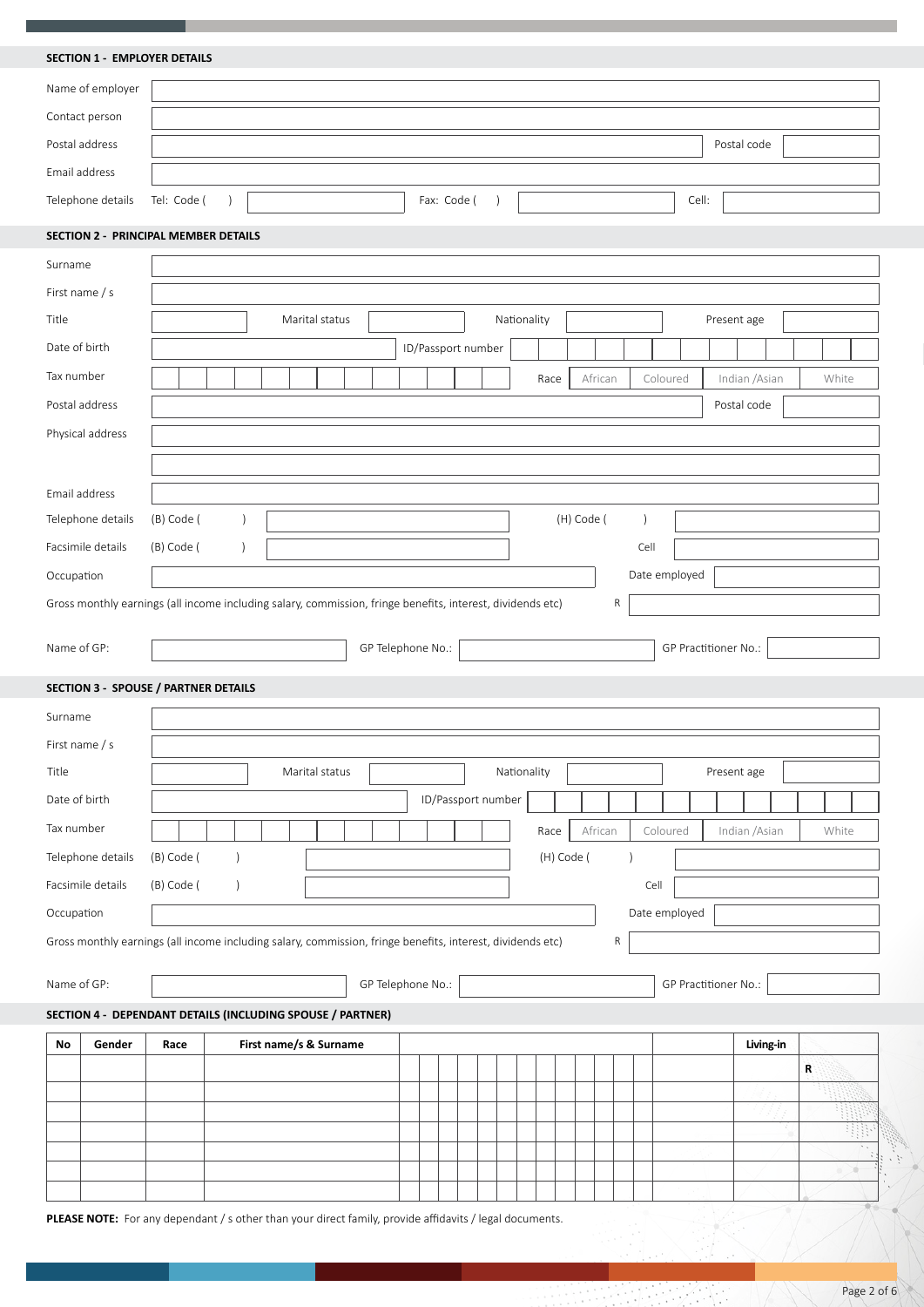| Code ( |  |
|--------|--|
| Code ( |  |
| Code ( |  |
| Code ( |  |

It is most important that the questions listed below be answered as thoroughly as possible. The answers to these questions will be treated as confidential. It is important to note that any medical condition, of which you are aware, not disclosed in this application, can be excluded from benefit. Please advise whether you and any of your dependants suffer from, or have suffered from, or received treatment / consultation for any of the following conditions. Please ensure that you **underline** the appropriate condition, tick and complete the appropriate block / s.

|                 |                                                                                                                                                                                                                                                                                                                        | <b>YES</b> | <b>NO</b> |  |  |  |
|-----------------|------------------------------------------------------------------------------------------------------------------------------------------------------------------------------------------------------------------------------------------------------------------------------------------------------------------------|------------|-----------|--|--|--|
|                 | High blood pressure; high cholesterol; angina; heart attack; an-<br>giogram; previous coronary artery bypass; rheumatic fever;<br>heart murmurs; valve problems / replacement; arrhythmias -<br>insertion of pacemakers; heart failure; stroke; varicose veins; DVTs<br>(deep vein thrombosis); pulmonary emboli.      |            |           |  |  |  |
|                 | Asthma; emphysema; chronic bronchitis; TB; chronic infections -<br>bronchitis & pneumonia.                                                                                                                                                                                                                             |            |           |  |  |  |
|                 | Dyspeptic disease (heartburn; hiatus hernia; peptic ulcers; reflux);<br>irritable bowel syndrome (spastic colon; inflammatory bowel<br>disease e.g. CHRON'S & ulcerative colitis; chronic diarrhoea /<br>constipation); gallstones & jaundice; hepatitis; pancreatitis;<br>haemorrhoids; incontinence; bowel prolapse. |            |           |  |  |  |
|                 | Persistent headaches; epilepsy; paralysis; degenerative diseases -<br>Alzheimer's; Parkinson's; multiple sclerosis; stroke; neuralgias; ADD<br>(attention deficit disorder).                                                                                                                                           |            |           |  |  |  |
|                 | Arthritis; rheumatism; gout; back, knee or neck problems;<br>fibromyalgia; previous fractures; deformities; degenerative<br>muscle disease; osteoporosis; previous amputations / artificial<br>limbs; birth defects; joint replacements.                                                                               |            |           |  |  |  |
|                 | Infections; stones; albumin / blood in urine; urinary incontinence;<br>prolapsed bladder.                                                                                                                                                                                                                              |            |           |  |  |  |
|                 | Menopause; female hormone replacement; irregular menses;<br>infertility; breast tumours (benign / malignant); ovarian tumours;<br>cysts; prolapsed uterus / rectum / bladder; miscarriage; caesarean<br>section.                                                                                                       |            |           |  |  |  |
|                 | Prostate problems (hypertrophy / cancer or infections); infertility;<br>hernias – groin; scrotal swellings; testicular tumours; abnormalities<br>of the penis.                                                                                                                                                         |            |           |  |  |  |
|                 | Over / under active thyroid; diabetes mellitus; Cushing's syndrome;<br>Addison's disease; pituitary gland abnormality.                                                                                                                                                                                                 |            |           |  |  |  |
|                 | Anaemia; bleeding disorders (haemophilia); leukaemia; Hodgkin's<br>disease.                                                                                                                                                                                                                                            |            |           |  |  |  |
|                 | Allergies (rhinitis, sinusitis); chronic infections (otitis, tonsillitis);<br>nasal reconstruction; snoring; sleep apnoea; deafness - hearing<br>aids.                                                                                                                                                                 |            |           |  |  |  |
|                 | Poor vision; birth defects; degenerative disease (glaucoma;<br>retinitis pigmentosa; cataracts; keratoconus); allergies - pterygiums;<br>anticipated / previous laser surgery; artificial eyes.                                                                                                                        |            |           |  |  |  |
|                 | Depression; bipolar disorder; anxiety; stress; previous treatment for<br>post traumatic stress syndrome; eating disorders - bulimia & ano-<br>rexia; mental retardation; alcoholism; drug abuse.                                                                                                                       |            |           |  |  |  |
| <b>Diseases</b> | Sexually transmitted diseases; genital warts; HIV / AIDS; hepatitis;<br>ME-Virus (Yuppie Flu); malaria; bilharzias; cholera; typhoid.                                                                                                                                                                                  |            |           |  |  |  |
|                 | Acne; eczema; psoriases; lesions (keloid hypertrophic scars); skin<br>rashes; shingles; Kaposi sarcoma - tumours.                                                                                                                                                                                                      |            |           |  |  |  |
|                 |                                                                                                                                                                                                                                                                                                                        |            |           |  |  |  |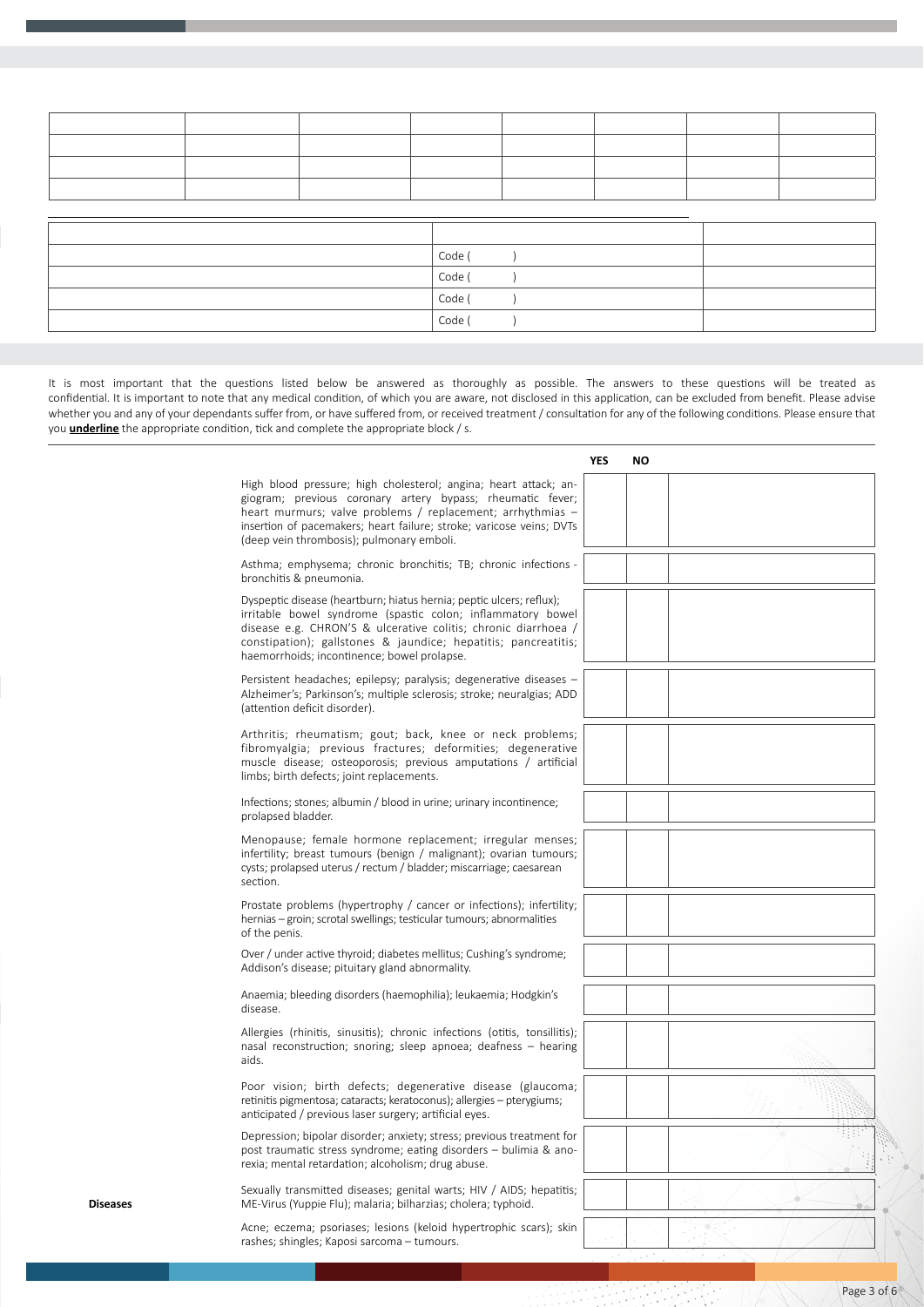|     |                                                 |                                                                                                                                                                                                                        | <b>YES</b> | <b>NO</b> |  |
|-----|-------------------------------------------------|------------------------------------------------------------------------------------------------------------------------------------------------------------------------------------------------------------------------|------------|-----------|--|
|     |                                                 | Systemic lupus erythromatosis; scleroderma.                                                                                                                                                                            |            |           |  |
|     |                                                 | Impacted molars (wisdoms); previous / current orthodontic<br>treatment; braces; crowns; recurrent infections- gums.                                                                                                    |            |           |  |
|     |                                                 | Cysts; growths; tumours of any kind.                                                                                                                                                                                   |            |           |  |
|     |                                                 | Are you or any of your dependants allergic to any specific type of<br>medication (e.g. penicillin, aspirin, sulphas, morphine, NSAIDS);<br>pollen dust; animals; specific food types (e.g. nuts).                      |            |           |  |
|     | <b>Treatment</b>                                | Have you or any of your dependants ever had or expecting to<br>undergo an organ treatment transplant? Have you or any of<br>your dependants ever suffered from any condition requiring<br>Immunosuppressive treatment? |            |           |  |
| 21. | therapy or chiropractic treatment?              | Have you or any of your dependants ever received any form of physiotherapy, occupational                                                                                                                               |            |           |  |
| 22. | delivery.                                       | Are you or any of your dependants pregnant? If yes- how many weeks? Please give expected date of                                                                                                                       |            |           |  |
| 23. |                                                 | Have you or any of your dependants had any previous or pending claims for which any other party may<br>be liable e.g. MVA (Motor Vehicle Accident) claims? If ves please give details.                                 |            |           |  |
| 24. |                                                 | Are you or any of your dependants expecting to undergo any medical treatment, e.g.<br>hospitalisation, operation, specialised dentistry etc, within the next twelve months?                                            |            |           |  |
| 25. | currently taking.                               | Do you or any of your dependants have a chronic condition requiring ongoing medication?<br>If yes please give the name and dosage of all the medication you or any of your dependants are                              |            |           |  |
| 26. |                                                 | Have you or any of your dependants ever received any medical attention of any nature, e.g.,<br>hospitalisation, operation, specialised dentistry etc, not mentioned above?                                             |            |           |  |
| 27. | declared medically unfit?                       | Have you and any dependants ever appeared before a medical board in view of early retirement and                                                                                                                       |            |           |  |
| 28. | Are you or any of your dependants organ donors? |                                                                                                                                                                                                                        |            |           |  |

**If any of the questions above have been answered yes, please supply full details below. If there is not enough space, please attach an additional page.**

| No |  |  |
|----|--|--|
|    |  |  |
|    |  |  |
|    |  |  |
|    |  |  |
|    |  |  |
|    |  |  |
|    |  |  |
|    |  |  |
|    |  |  |
|    |  |  |
|    |  |  |
|    |  |  |
|    |  |  |
|    |  |  |

**IMPORTANT!** The Board may exclude from benefits or terminate the membership of a member or dependant whom the Board finds guilty of abusing the benefits and<br>privileges of the Scheme by presenting false claims or making mi by the Board to refund the Scheme any sum which, but for his abuse of the benefits or privileges of the Scheme, would not have been disbursed on his behalf (You can refer to the last page of the Massmart application form – the blue block – this is where I got this from).

# **SECTION 6 - LIVING WILL**

At CompCare Wellness Medical Scheme we strive for your rights to good health, and will protect and fight for that right. However, we also respect your right to dignity, and respect your right to a living will. Do you have a living will?

Yes I do No, I don't, but would like to find out more

# **SECTION 7 - PREVIOUS MEMBERSHIP**

|  | <b>Date terminated</b> |  |
|--|------------------------|--|
|  |                        |  |
|  |                        |  |
|  |                        |  |
|  |                        |  |
|  |                        |  |

**Please attach certificates of membership (from previous Medical Scheme / s) to this application. If no certificate / s is attached, interchangeability could be forfeited.**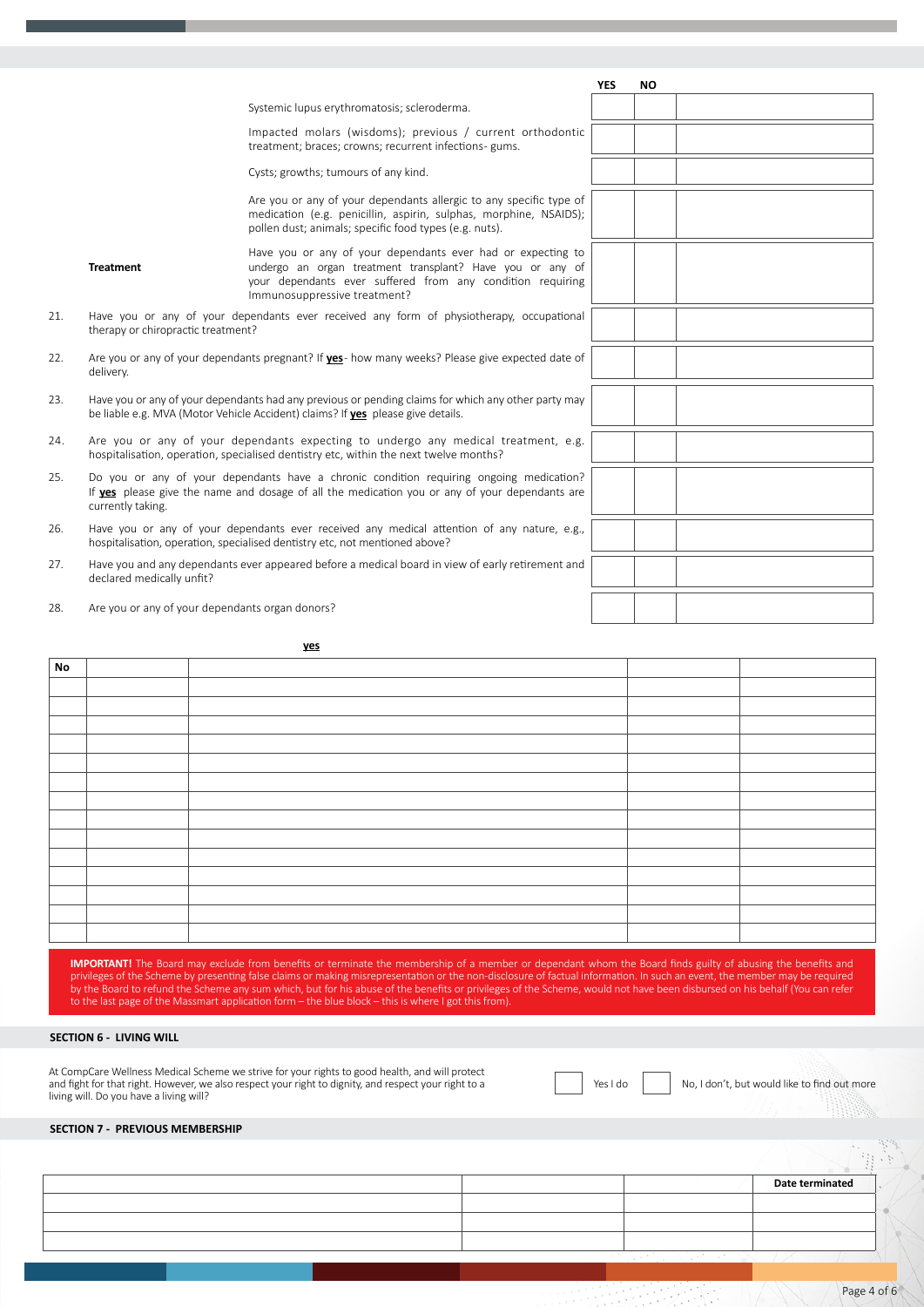# **SECTION 8 - ELECTRONIC TRANSFER INFORMATION**

#### **PERSONAL BANKING DETAILS**

#### **CREDIT CARD AND TRANSMISSION ACCOUNTS ARE NOT ACCEPTED**

| Name of account holder |                                                                                                                                                                                                                                                                                             |             |                                                                                                                                                                                                                                  |                                 |  |  |
|------------------------|---------------------------------------------------------------------------------------------------------------------------------------------------------------------------------------------------------------------------------------------------------------------------------------------|-------------|----------------------------------------------------------------------------------------------------------------------------------------------------------------------------------------------------------------------------------|---------------------------------|--|--|
| Account holders ID no  |                                                                                                                                                                                                                                                                                             |             |                                                                                                                                                                                                                                  |                                 |  |  |
| Name of bank           |                                                                                                                                                                                                                                                                                             |             |                                                                                                                                                                                                                                  |                                 |  |  |
| <b>Branch</b>          |                                                                                                                                                                                                                                                                                             |             |                                                                                                                                                                                                                                  |                                 |  |  |
| IBT number             |                                                                                                                                                                                                                                                                                             |             |                                                                                                                                                                                                                                  |                                 |  |  |
| Account number         |                                                                                                                                                                                                                                                                                             |             |                                                                                                                                                                                                                                  |                                 |  |  |
| Type of account        | Current<br>Savings<br><b>DISCLAIMER:</b> It is the member's responsibility to advise the<br>administrator in writing of any change in banking details.<br>Neither the Scheme nor its administrators will be held liable<br>should an incorrect account be credited under any circumstances. |             | Current<br>Savings<br>I / We hereby authorise the Scheme to debit my / our bank<br>account, the amount necessary for amounts owed by the member to<br>the Scheme to the maximum value of R500 or as arranged with the<br>Scheme. |                                 |  |  |
|                        | Authorised Signature / s                                                                                                                                                                                                                                                                    | Date        | Authorised Signature / s                                                                                                                                                                                                         | Date                            |  |  |
|                        | Member's Signature<br>(if different from the authorised signature)                                                                                                                                                                                                                          | Date        | Member's Signature<br>(if different from the authorised signature)                                                                                                                                                               | Date                            |  |  |
|                        | SECTION 9 - METHOD OF PAYMENT OF CONTRIBUTION                                                                                                                                                                                                                                               |             |                                                                                                                                                                                                                                  |                                 |  |  |
|                        | Please note that contributions are paid in arrears (at the end of the month for the month). Credit card and transmission accounts are not accepted                                                                                                                                          | Debit order | Employer deduction                                                                                                                                                                                                               | Direct payment via cheque / EFT |  |  |
|                        | I/We hereby authorise the Scheme to debit my/our banking account (wherever it may be), the amount necessary for any contributions and changes in<br>relation to this agreement, incorporating the contribution rate changes.                                                                |             |                                                                                                                                                                                                                                  |                                 |  |  |
| Name of account holder |                                                                                                                                                                                                                                                                                             |             |                                                                                                                                                                                                                                  |                                 |  |  |
| Name of bank           |                                                                                                                                                                                                                                                                                             |             | Branch                                                                                                                                                                                                                           |                                 |  |  |
| Type of account        |                                                                                                                                                                                                                                                                                             |             | Branch code                                                                                                                                                                                                                      |                                 |  |  |
| Account number         |                                                                                                                                                                                                                                                                                             |             | Type of account- please tick:<br>Current<br>Savings                                                                                                                                                                              |                                 |  |  |
| Authorised signatory   |                                                                                                                                                                                                                                                                                             |             |                                                                                                                                                                                                                                  |                                 |  |  |

#### **SECTION 10 - COMPCARE WELLNESS MEDICAL SCHEME DECLARATION**

- 1. CompCare Wellness Medical Scheme , hereafter referred to as "the Scheme", confirms that your and your dependants' personal details and medical information shall be kept confidential
- and the Scheme shall take all reasonable steps to comply with the provisions of any legislation applicable to the protection of your and your dependants' personal information. 2. The Scheme confirms that your and your dependants' identifiable information (personal and health information) will neither be used for purposes of related company business nor sold for commercial purposes.
- 3. The Scheme confirms that it has data security measures in place, including restricted access to your and your dependants' data, data back-up systems and data recovery systems.<br>4. The Scheme shall take all reasonable ste
- management, Scheme administration, managed care agreements and compliance with applicable legislation, keep the personal information of beneficiaries confidential and comply with applicable legislation.
- 5. The Scheme confirms it has granted access to certain persons within the Scheme and its contracted third parties to your and your dependants' personal and health information. The use of<br>relevant personal information and/ entitlement to benefits; underwriting or risk assessments; providing relevant information to a healthcare provider who requires this information to provide a healthcare service to you or<br>any of your dependants; providing m Health; collection of monies owed by you or healthcare providers to us; statistical analysis (this will always be on an anonymous basis, which means that data about you that is relevant to
- the analysis is used but it is not linked to your name or membership number).<br>6. In the event of a breach of confidentiality, the Scheme shall assume responsibility if the Scheme is at fault and will manage the breach acco procedures.
- 7. The Scheme will ensure that underwriting is applied to all members in a consistent and equitable manner.

#### **SECTION 11 - MEMBER ACKNOWLEDGEMENT AND DECLARATION**

Please read the declarations below carefully. These contain acknowledgements of fact that may impact on your rights. These declarations must be read in conjunction with the rules of CompCare<br>Wellness Medical Scheme (hereaf on you and your dependants. Please tick the boxes to acknowledge that you have read each declaration:<br>1. I, the undersigned hereby apply for membership of CompCare Wellness Medical Scheme and agree that all answers and inf

- application completed by me or by any other person / s will be the basis of the proposed agreement.
- 2. I warrant that the contents of this application are true, correct and complete, whether the information is relating to myself or any of my listed dependants. No cover will be granted unless the sthe free and comply sthe shall render the agreement null and void.<br>3. I agree to abide by and undertake to familiarise myself with the rules of the Scheme as amended from time to time and grant my employer the right to deduct from my remuneration
- amounts (including members portions) outstanding by myself to the Scheme. I further grant my employer the right to pay such monies over the Scheme.<br>4. I confirm that I have received a copy of the current Member Benefit Gui
- 
- 5. I (the member) acknowledge that it is my sole responsibility as a member to ensure that the monthly premium is received by the Scheme. Furthermore, I understand that I will be liable for<br>any legal costs incurred in the Example that contribution late joiner penalties may apply to my adult dependants 35 years and older if they have not been a member or a dependant of any previous medical scheme(s) or
- existing dependant at time of registration.
- 7. I understand that the Scheme will not be liable for reimbursement in respect of health services obtained for any pre-existing conditions, unless the details are fully disclosed, which may be subject to waiting periods and condition specific exclusions in accordance with the Medical Schemes Act (No. 131 of 1998).